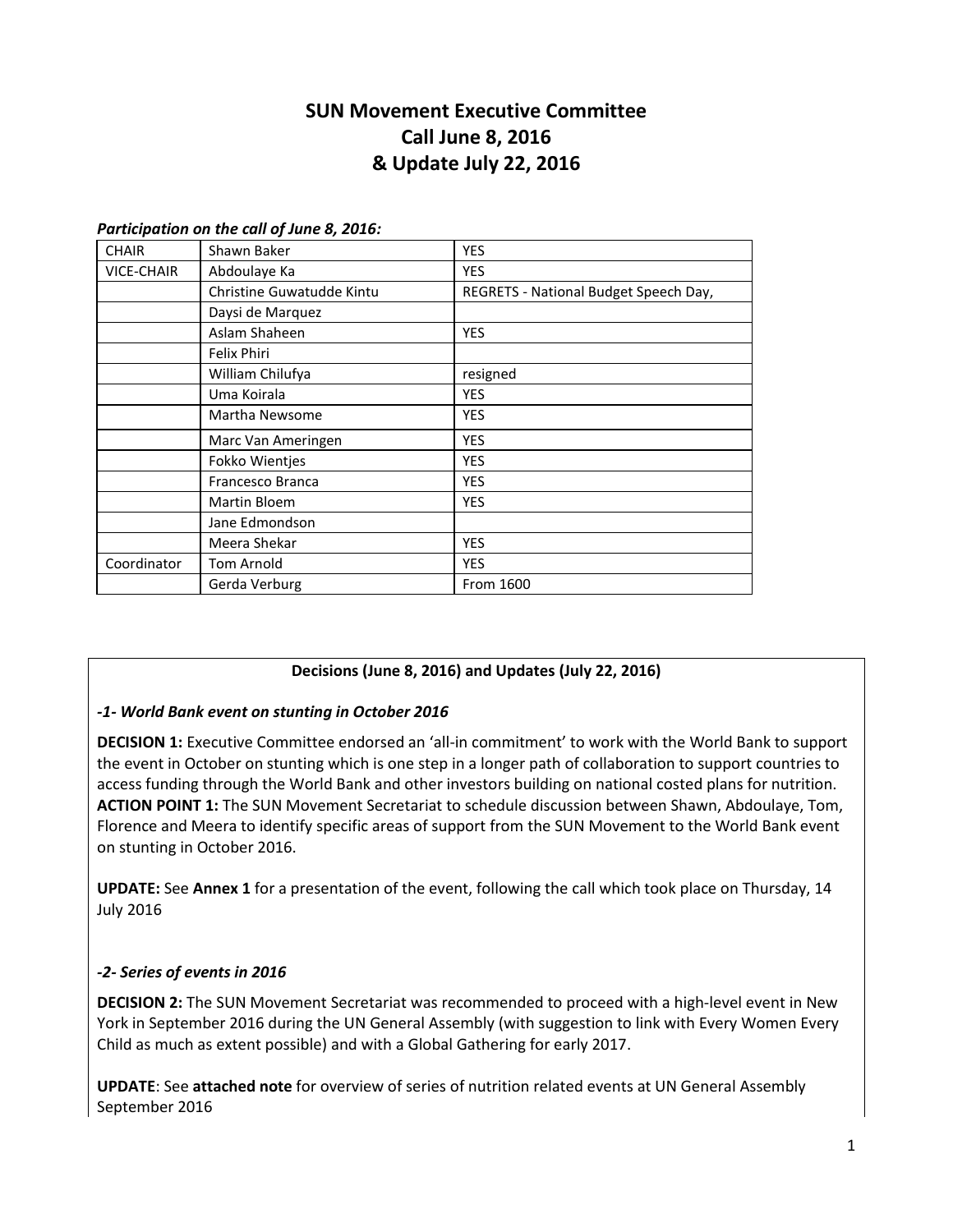# *-3- Update on actions from February 2016 Executive Committee Retreat*

**DECISION 3:**The SUN Movement Secretariat will recirculate the draft note related to the checklist for criteria on good quality plans while the Executive Committee will support the SUN Movement Secretariat to make progress on the checklist and encourage donors to commit to support a new pooled fund. The Executive Committee also agreed to hold a webinar on Conflict of Interest in the next 3 months.

**UPDATE:** The **draft version of the checklist** will be finalized in early August by the working group. The Secretariat will share the draft with the Executive Committee as soon as it is complete. The draft checklist will be shared at the public finance for nutrition workshop in August 2016 in Nairobi for SUN Countries' initial feedback. This feedback will be incorporated into a further iteration of the checklist and then shared with the wider Movement.

A **concept note for the webinar on prevention and management of conflict of interest** will be shared in September.

## *-4- Replacement of Executive Committee members*

**DECISION 4:** It is was agreed that the relevant constituency nominates 1-3 candidates to the Executive Committee with a very clear and transparent justification for each candidate to replace outgoing members. The Chair, Vice Chair and Coordinator will then take a decision.

**UPDATE: (1) Tumaini Mikindo**, Executive Director of the SUN Civil Society Alliance in Tanzania, PANITA, is joining the Executive Committee, in replacement of William Chilufya who has resigned. (2) **Martha Newsome** has informed of her changing professional situation (she will be leaving World Vision International to become CEO of Medical Teams International (MTI), a smaller health related international NGO located in the Portland area (Oregon), in the US on the  $1<sup>st</sup>$  September). The full membership of the Executive Committee has agreed that Martha continues to serve on the Executive Committee.

## **1. Agenda Item 1 – World Bank event on stunting in October 2016**

Brief update by Meera Shekar –

- Short list of countries not final yet
- Heads of State and Finance Ministers are targeted but will require engagement of other ministries
- Once clear on what the WB can deliver with this summit, will be able to plan the format. Civil society will of course be welcome to engage in event and country implementation.
- Planning is at integrated level but financing will need to be opportunistic
- UN can contribute with advocacy that promotes costing work in relation to achieving the WHA targets on stunting, breastfeeding and wasting. It can also see how the Decade of Action is helpful
- The High Level Policy Forum event in July 2016 could provide an opportunity to promote the Summit

Chair's synthesis of discussion

- Incredible opportunity that gives impetus to get funding for the work that has been done to establish costed plans; SUN movement in great place to help make this event work
- This exercise will be important not just for the WB but also for making country plans 'bankable' for any other investors
- Technical question remains: while stunting reduction is key, we also know other avenues to address cognitive development (breastfeeding, iron deficiency reduction)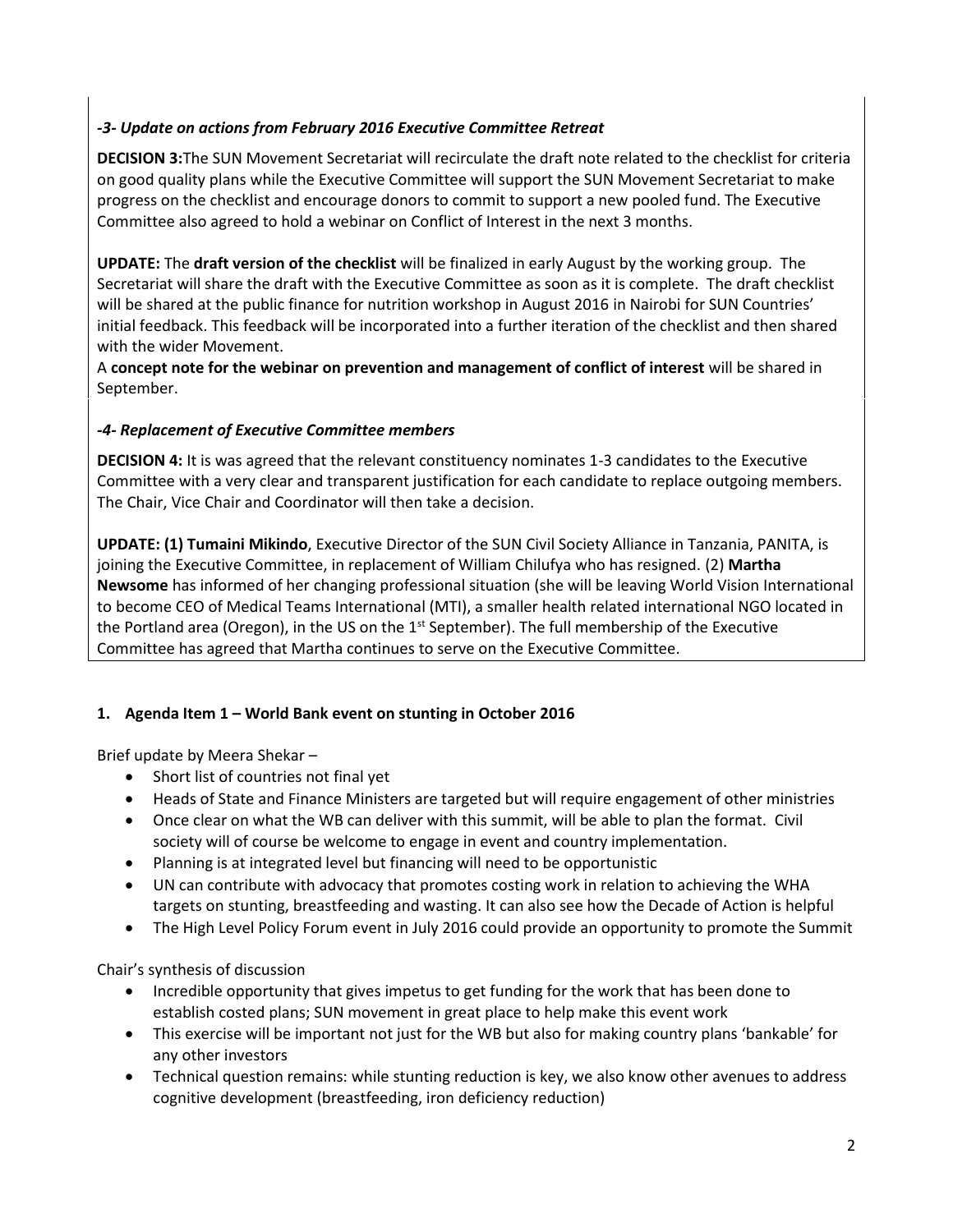- Strong endorsement that SUN Movement works with WB to make this event a success. We need to work at national, regional and global levels of collective networks to 1) get plans ready and 2) get the high level commitments in place.
- The WB and SMS will need to work together (beyond this discussion) to best understand how this can be done

SUN Movement Secretariat contribution

- A public financing workshop in Africa (Nairobi) just before TICAD in August 2016 can present an ideal opportunity to help countries prepare.
- We know not all countries will be ready for October 2016 but we need to look at ways to support and engage countries beyond this event.

**ACTION POINT 1:** The SUN Movement Secretariat to schedule discussion between Shawn, Abdoulaye, Tom, Florence and Meera to identify specific areas of support from the SUN Movement to the World Bank event on stunting in October 2016.

**DECISION 1:** Executive Committee endorsed an 'all-in commitment' to work with the World Bank to support the event in October on stunting which is one step in a longer path of collaboration to support countries to access funding through the World Bank and other investors building on national costed plans for nutrition.

**UPDATE:** See **Annex 1** for a presentation of the event, following the call which took place on Thursday, 14 July 2016

## **2. Agenda Item 2: Major moments in 2016**

- SUN Movement Secretariat provided an overview of events taking place in 2016 and proposes holding the next SUN Movement Global Gathering in February 2017.
- The Nutrition for Growth event becomes one leg in a 'relay' race with Rio a major hand-off point. A series of events (including the WB stunting) will be organized and culminating in something like a 'moment' just before the Italian G7 in the summer of 2017.

Chair's synthesis of discussion

- It is right to be careful about the use of resources and opportunity costs associated with organize such an enormous event.
- It makes sense to be as opportunistic as possible with events already planned to ensure we offer as many chances for people to hold important face-to-face decisions.
- While there have been reasonable concerns raised, no vehement opposition was raised.
- The Executive Committee was unanimously supportive of the SMS organizing an event in September 2017 during the UN General Assembly, (Lead Group meeting is likely to happen 21 or 22 September 2016)

**DECISION 2:** The SUN Movement Secretariat was instructed to proceed with a Global Gathering for early 2017 and a high-level event in New York in September 2016 during the UN General Assembly (with suggestion to link with Every Women Every Child as much as extent possible).

**UPDATE**: See **attached note** for overview of series of nutrition related events at UN General Assembly September 2016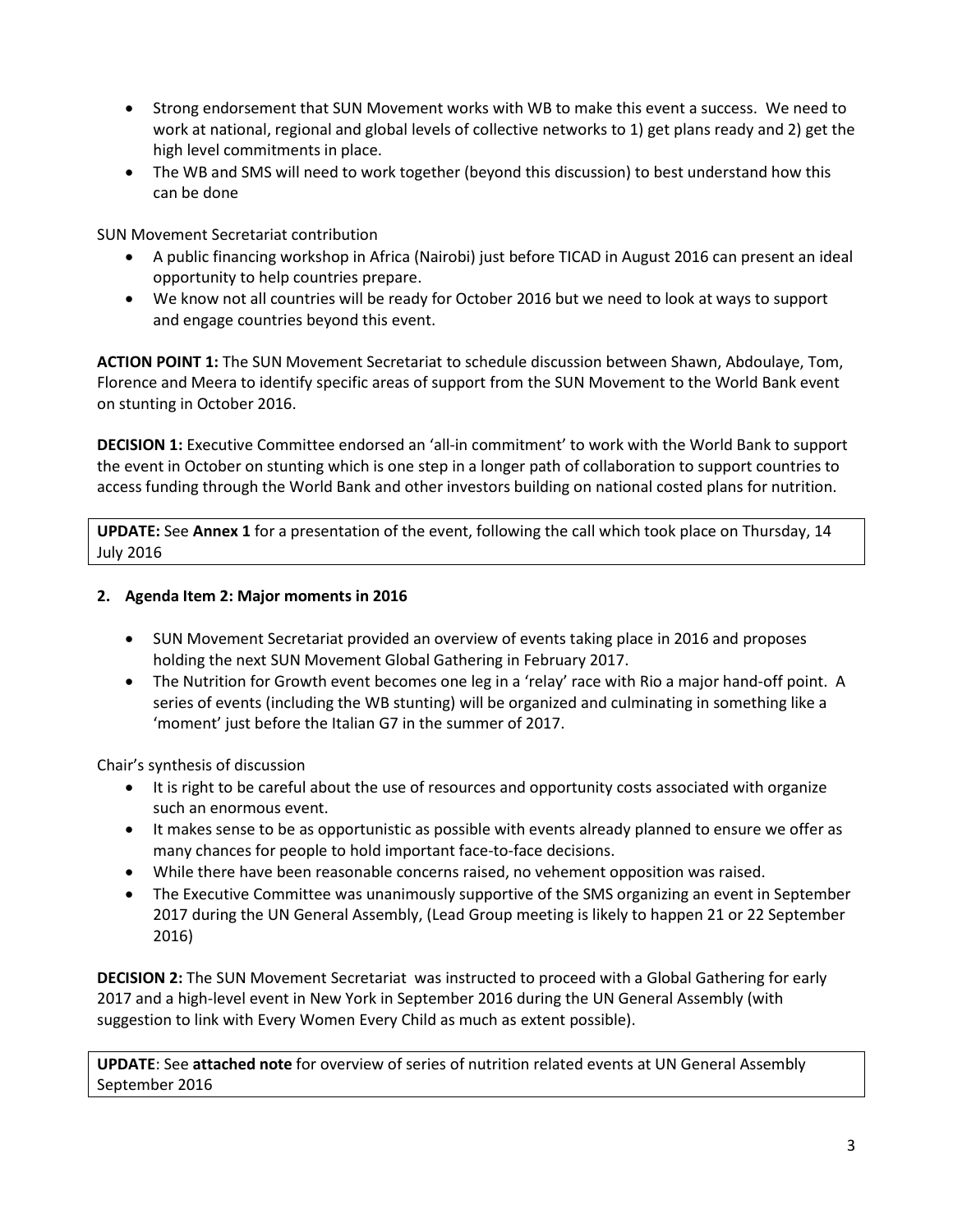## **3. Agenda Item 3: Update on actions from February 2016 Executive Committee Retreat**

Update from SUN Movement Secretariat and Chair

- Steady progress is underway against each of the action points from the February 2016 meeting. (summary note from the meeting can be found on the SUN Movement website [here\)](http://scalingupnutrition.org/wp-content/uploads/2015/11/Summary-Note-Executive-Committee-Retreat-February-2016.pdf)
- A few issues which are of particular relevance and time sensitive:
	- 1) Work to develop checklist for criteria on good quality plans (particularly in light of the World Bank summit)
	- 2) Establishment of a visioning group for a possible new pooled fund for supporting the engagement of multiple stakeholders at country level (which could use energy of Executive Committee to expedite progress).

**DECISION 3:**The SUN Movement Secretariat will recirculate the draft note related to the checklist for criteria on good quality plans while the Executive Committee will support the SUN Movement Secretariat to make progress on the checklist and encourage donors to commit to support a new pooled fund. The Executive Committee also agreed to hold webinar on Conflict of Interest in the next 3 months.

**UPDATE:** The **draft version of the checklist** will be finalized in early August by the working group. The Secretariat will share the draft with the Executive Committee as soon as it is complete. The draft checklist will be shared at the public finance for nutrition workshop in August 2016 for SUN Countries' initial feedback. This feedback will be incorporated into a further iteration of the checklist and then shared with the wider Movement.

A **concept note for the webinar on prevention and management of conflict of interest** will be shared in September.

### **4. Agenda Item 4 - Replacement of Executive Committee members**

**DECISION 4:** It is was agreed that the relevant constituency nominates 1-3 candidates to the Executive Committee with a very clear and transparent justification for each candidate to replace outgoing members. The Chair, Vice Chair and Coordinator will then take a decision.

**UPDATE: (1) Tumaini Mikindo**, Executive Director of the SUN Civil Society Alliance in Tanzania, PANITA, is joining the Executive Committee, in replacement of William Chilufya who has resigned. (2) **Martha Newsome** has informed of her changing professional situation (she will be leaving World Vision International to become CEO of Medical Teams International (MTI), a smaller health related international NGO located in the Portland area (Oregon), in the US on the  $1<sup>st</sup>$  September). The full membership of the Executive Committee has agreed that Martha continues to serve on the Executive Committee.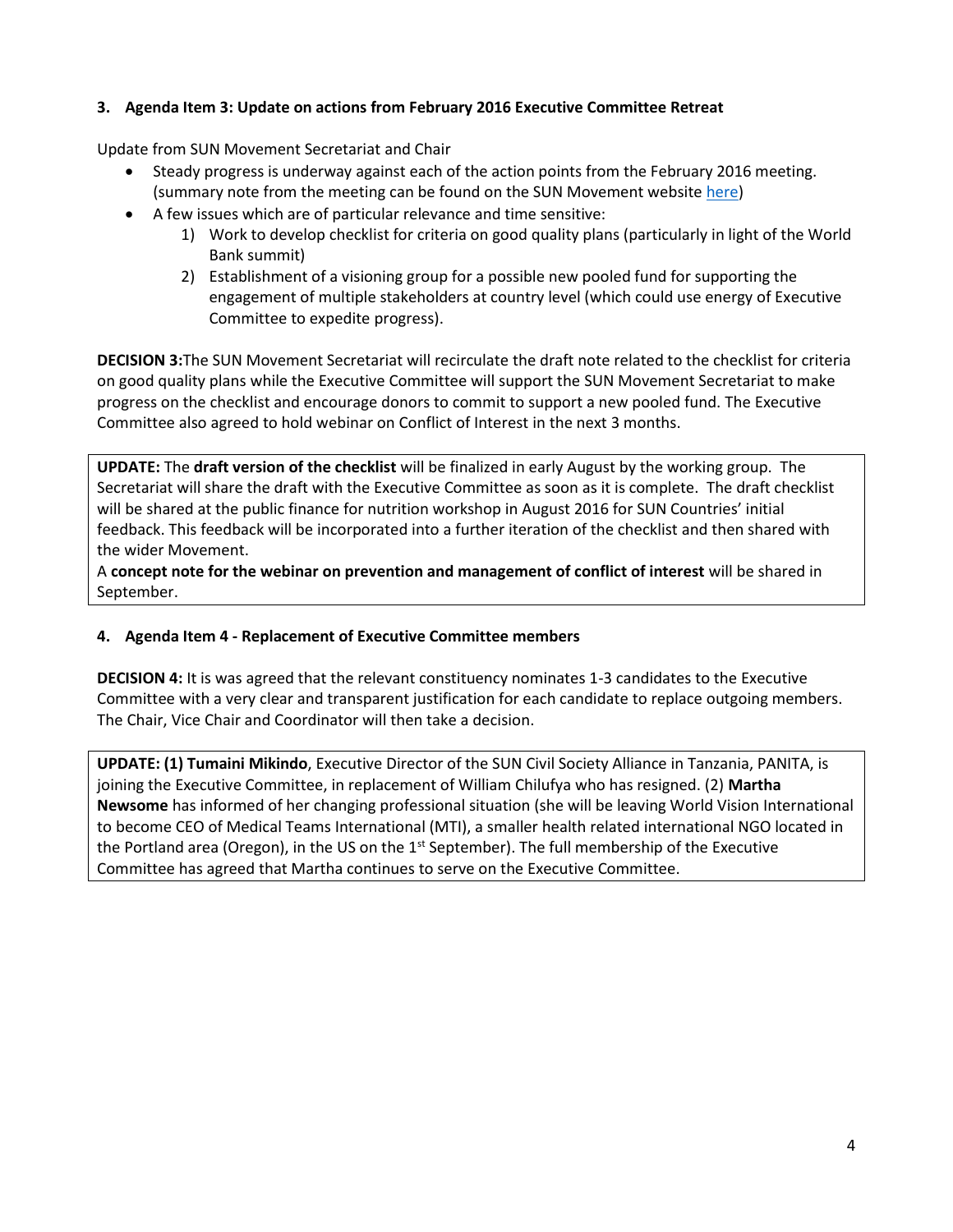### **ANNEX 1:**

## **Working title: "The World Bank Group Human Capital Summit: Investing in the Early Years for Growth and Productivity"**

- **Event Goals:** 
	- $\circ$  To secure bold and actionable commitments from 5-10 countries to ignite and accelerate progress by 2020 toward the SDG targets to reduce childhood stunting and expand access to Early Childhood Development services
	- o To highlight investing in the early years as a key driver of economic growth and competitiveness
	- $\circ$  To leverage the WBG's role as an economic adviser to help countries appreciate the importance of scaling up investments in the early years to eliminate extreme poverty and boost shared prosperity
- **Date:** (TBC) Thursday, October 6, 2016 or Friday, October 7, 2016 (pm) 1.5 2 hours
- **Audience:** 
	- $\circ$  Country delegations and development partners; CSOs; foundations; private sector
	- o Open to media; livestreamed and captured globally
- **Speakers:** 
	- o WBG President Jim Kim to chair, deliver opening presentation
	- $\circ$  Professional, high-profile moderator who is knowledgeable on the topic [preferably female]
	- o Heads of State/Ministers of Finance from 5-10 countries with high burdens of stunting invited by President Kim personally to come and present their country commitments and scale up plans by 2020
	- $\circ$  Economic leader to underscore economic growth and competitiveness benefits of investing in the early years for competitiveness in the digital economy

### **Format:**

 $\circ$  This Summit seeks to put the spotlight on countries and their commitment to accelerate progress by 2020 toward the SDG targets to reduce childhood stunting and expand access to Early Childhood Development (ECD) services. The Summit follows a successful ECD Flagship event during the 2016 Spring Meetings co-hosted by WBG President Jim Kim and UNICEF Executive Director Tony Lake, where partners took the stage to show their commitment to this agenda, and helped launch the ECD Action Network.

### **Expected commitments:**

- $\circ$  There is no set request or expectation for what countries will commit. The idea is that invitees come prepared to speak briefly about why the early years matter to her/his country and what they want to do. This may include increasing domestic resources, appointing a high level leader to support the early years, launching new programs or coordinating more effectively across existing programs, announcing strong commitments through SUN, GFF or other international or domestic commitments, etc.
- **Role for partners:**
	- $\circ$  Partners are a crucial to this agenda and we look forward to continue working with you to make this event a success. Although we plan to limit speaking roles to country representatives during the event, we do encourage agency principals to attend as we hope